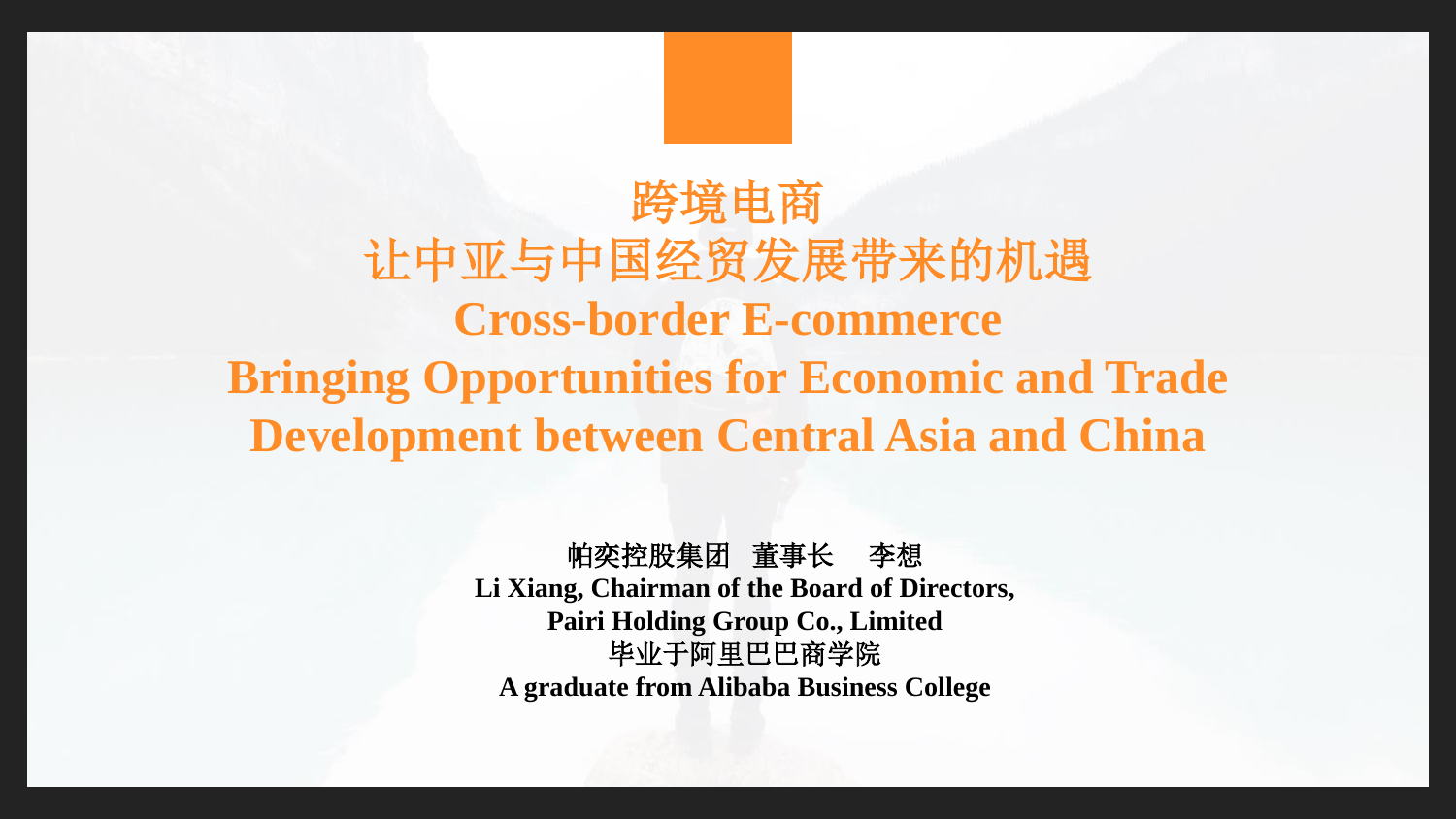### 一、中国跨境电子商务状况

## **I. Status of Cross-Border E-Commerce in China**

"打造电子商务国际大通道""建立便利跨境电子商务等新型贸易方式的体制",使跨境电商成为电商行业的 焦点,也成为国际贸易适应网络商业并极具发展潜力的新方式和新手段。2020年中国跨境电商市场规模达 12.5万亿元,同比增长19.04%,预计2021年市场规模将达14.6万亿元。

"Creating an international channel for e-commerce" and "establishing a system to facilitate cross-border ecommerce and other new forms of trade" have made cross-border e-commerce become the focus of the ecommerce industry, as well as new and highly potential approach and means for international trade to adapt to network commerce. The size of China's cross-border e-commerce market reached RMB 12.5 trillion yuan in 2020, up 19.04% YoY, and is expected to reach RMB 14.6 trillion yuan in 2021.

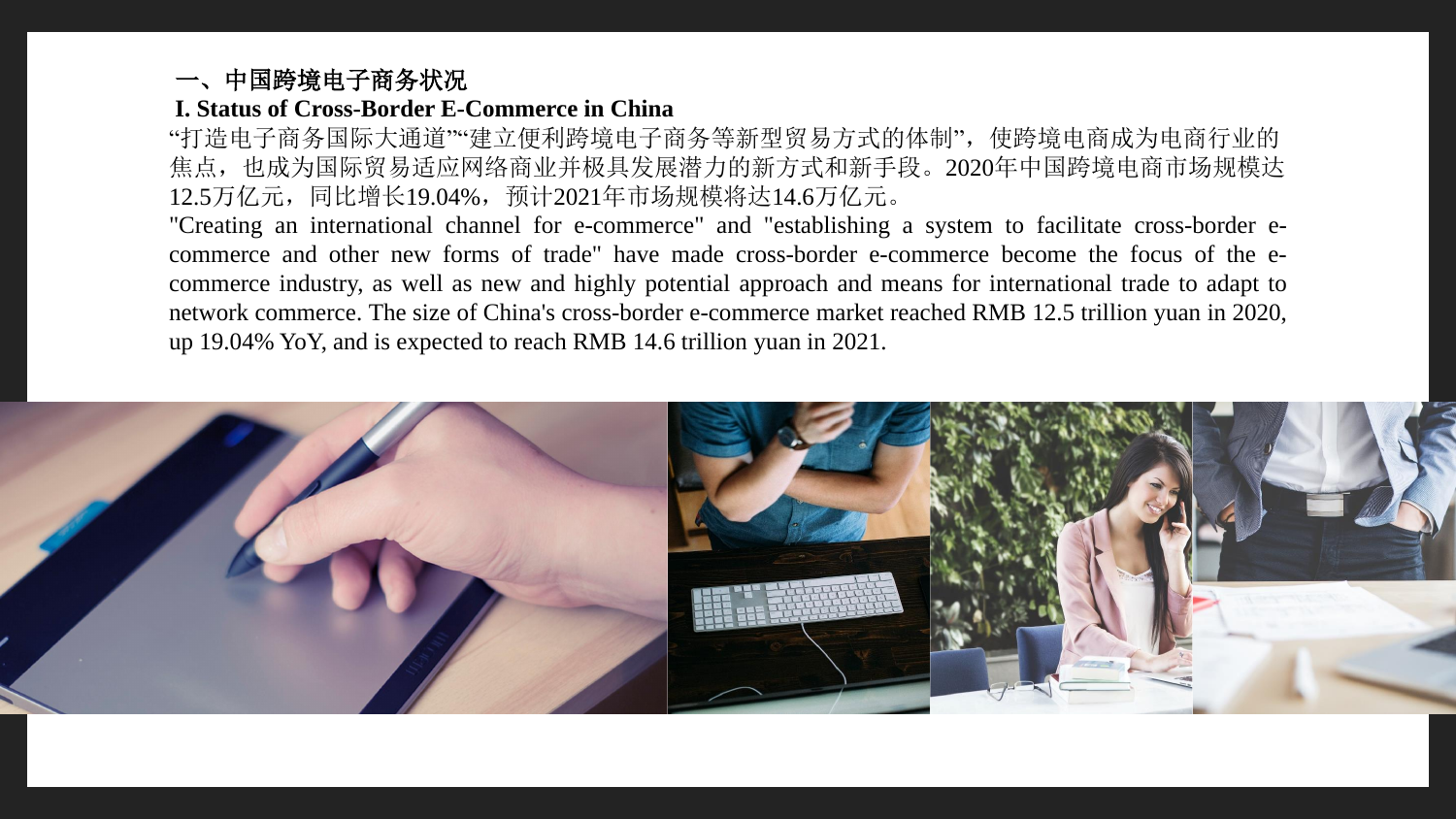### 二、中国跨境电子商务模式

#### **II. China's Cross-Border E-Commerce Model**

中国跨境电商占外贸进出口比例为17%;而跨境电商商业模式主要 分为B2B、B2C两种,其中,跨境电商B2B模式是外贸主流。数据 显示,跨境电商90%是B2B模式,零售部分仅占外贸进出口较小比 例。艾媒咨询分析师认为,随着移动互联网技术的发展、智能手 机普及、网络购物的兴起以及在线支付、物流体系的逐步完善, 跨境电商零售B2C、C2C模式增长势头强劲。

China's cross-border e-commerce accounts for 17% of the country's foreign trade imports and exports; China's cross-border e-commerce business model is mainly divided into B2B and B2C, of which, the B2B model is the mainstream in foreign trade. Data shows that 90% of cross-border e-commerce is B2B model, while retail only accounts for a relatively small proportion of foreign trade imports and exports. Analysts at iiMedia Research believe that with the development of mobile Internet technology, the popularity of smart phones, the rise of online shopping and the gradual improvement of online payment and logistics system, retail B2C and C2C models in cross-border ecommerce will see a strong growth momentum.

#### 三、 跨境电商用户分析

#### **III. Analysis of Cross-Border E-Commerce Users**

2021年中国跨境电商用户偏好购买服饰鞋包(48.7%)、美妆个护 (45.9%)及食品饮品(43.4%)等商品。

In 2021, China's cross-border e-commerce users have preferred to buy such commodities as apparel, shoes and bags (48.7%), beauty and personal care (45.9%) and food and beverages (43.4%).

#### 中国跨境电商商业模式数据分析

■跨境电商 国其他



2021 Chinese cross-border e-commerce users' main purchases

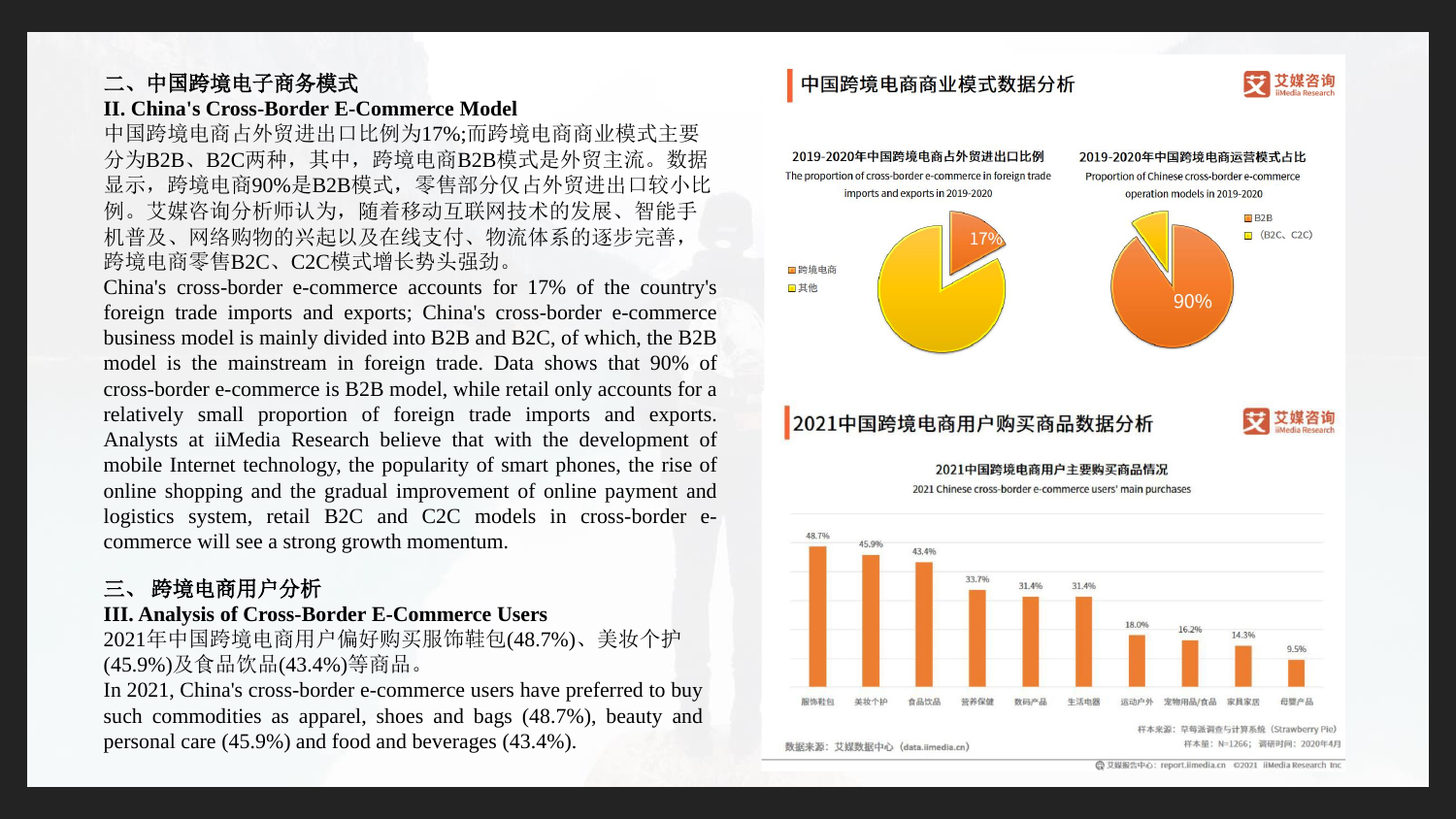# 四、全球区域跨境电子商务发展概况 **IV. Profile of Global Regional Cross-Border E-Commerce**

**Development**

**1.** 东南亚五国

**1. Five countries in Southeast Asia 2021**年**3**月东南亚地区五国**Shopee**月增长率情况:作为东 南亚地区的主要的电商购物平台,数据显示,**2021**年**3**月 **Shopee**在东南亚五国中,店铺月增长率最高为菲律宾 **(7.49%);**产品数月增长率最高为马来西亚**(4.40%);**累计销 量月增长率最高为菲律宾**(14.12%);**累计销售额月增长率 最高为马来西亚**(9.58%)**。可见菲律宾和马来西亚的电商 发展有较强的后劲。

**In March 2021, Shopee's monthly growth rates in five countries in Southeast Asia: As a key e-commerce platform in Southeast Asia, Shopee, as the data shows, saw its highest monthly growth rate in stores in the Philippines (7.49%) among five countries in Southeast Asia; the highest monthly growth rate in the number of products in Malaysia (4.40%); the highest cumulative monthly growth rate in sales in the Philippines (14.12%); and the highest cumulative monthly growth rate in sales volume in Malaysia (9.58%). It could be seen that the Philippines and Malaysia have strong momentum in terms of e-commerce development.**

2021年3月东南亚地区五国Shopee月增长率情况



2021年3月东南亚五国Shopee月增长率情况

Monthly growth rate of Shopee in five Southeast Asian countries in March 2021

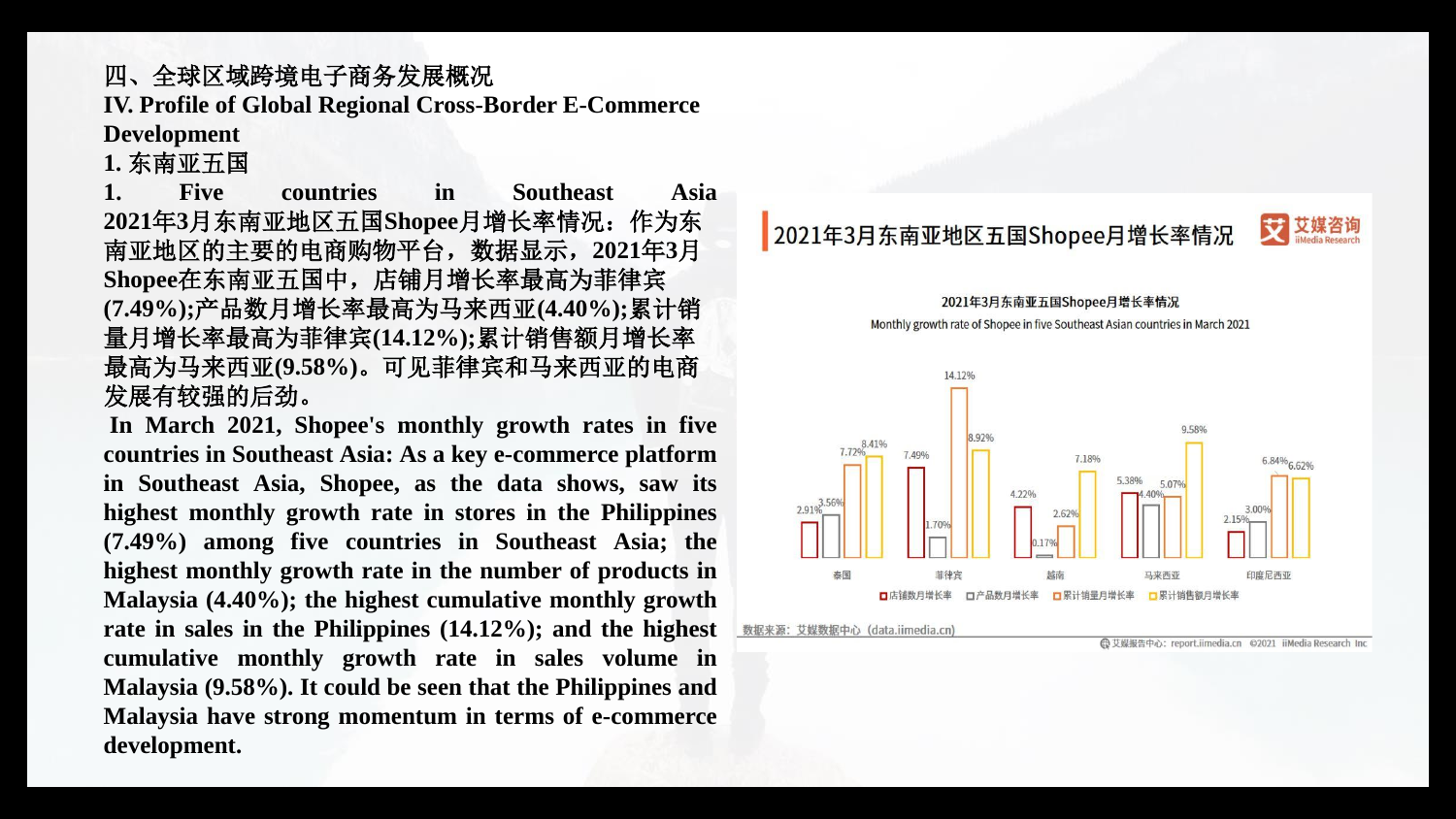**2.** 拉美地区

#### **2. Latin America**

**2021**拉美地区零售额及增长率数据分析数据显示, **2019** 年 拉丁美洲的零售额达到**2.09**万亿美元,同比增长**5.3%**,成 为全球第四大零售市场。艾媒咨询研究发现,由于拉美地 区轻工业发展缓慢,供消费者选择的商品品类较少,许多 消费者选择通过跨境电商购物。消费者对外国产品的高度 需求和互联网普及率的提升使得拉丁美洲的电商发展非常 迅速,成为世界上电商规模增长最快的地区。预计到 **2021**  年,拉美市场的零售额将攀升至 **2.27**万亿美元。

**In 2021, analysis data of Latin America's retail sales and growth rate shows that Latin America's retail sales reached \$2.09 trillion in 2019, up 5.3% YoY, making it the world's fourth-largest retail market. iiMedia Research found that, due to the slow development of the light industry in Latin America, there are fewer categories of goods for consumers' choice, and many of them have chosen to shop through cross-border e-commerce. The high consumer demand for foreign products and the increased Internet penetration have led to the rapid growth of e-commerce in Latin America, making it the world's fastest-growing region in terms of e-commerce scale. The retail sales in the Latin American market are expected to rise to \$2.27 trillion by 2021.**





2016-2022年拉美地区零售额及增长率

Latin America's retail sales and growth rate 2016-2022



数据来源: eMarketr,艾媒数据中心(data.iimedia.cn)

**← 艾媒报告中心: report.iimedia.cn ©2021 iiMedia Research Ind**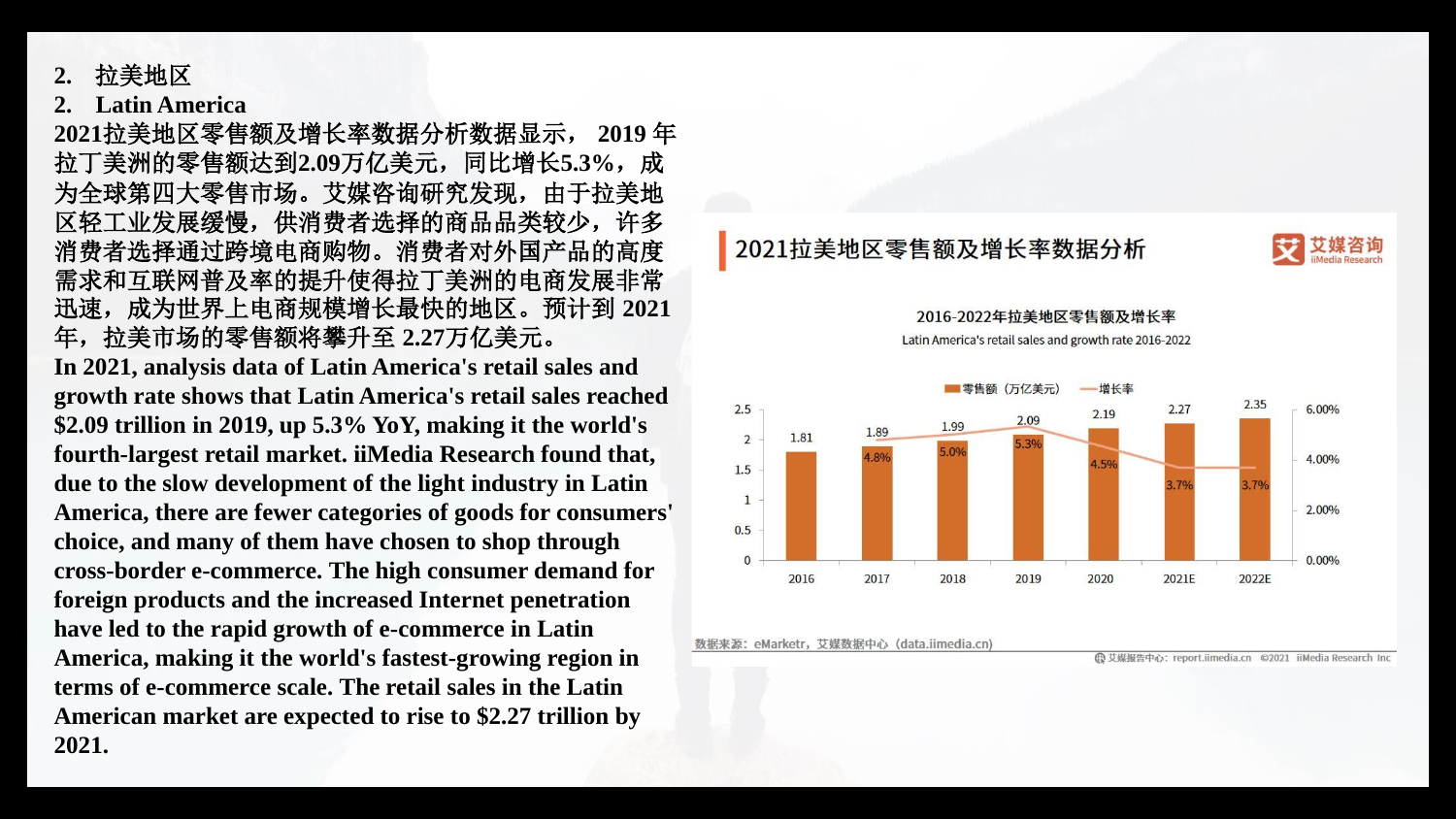**3.**东欧新兴市场

**3. Emerging Markets in Eastern Europe** 随着中俄两国跨境电商的发展,以及速卖通平台的强 势加入,俄罗斯作为东欧最大且最具跨境电商市场价 值的国家,开始逐渐成为中国跨境电商卖家的**"**蓝海 市场**"** ,同时也带来了新的机遇与新的挑战。

**With the development of cross-border e-commerce between China and Russia, and the strong entry of the AliExpress platform, Russia, as the largest and most valuable cross-border e-commerce market in Eastern Europe, has gradually become a "blue ocean market" for Chinese cross-border e-commerce sellers, which has also brought new opportunities and challenges.**

2021年中国跨境电商发展趋势: 东欧新兴市场 (一) 文 艾媒咨询

1. 人口结构: 俄罗斯有60.8%的人口是青年人, 女性多于男性。庞大的年轻消费群体和女性主力 群体必然带来巨大的购买力。

2. 消费行为:俄罗斯的线上购物习惯已经养成, 各联邦区的线上消费人群占比都在64%以上。 3. 消费品类: 俄罗斯网购商品中, 排在第一位的 是鞋服, 占32%; 家电用品占17%, 这些都是中 国制造的强项。



俄罗斯跨境电商市场的潜在机遇

→ 艾媒报告中心: report.iimedia.cn ©2021 iiMedia Research Inc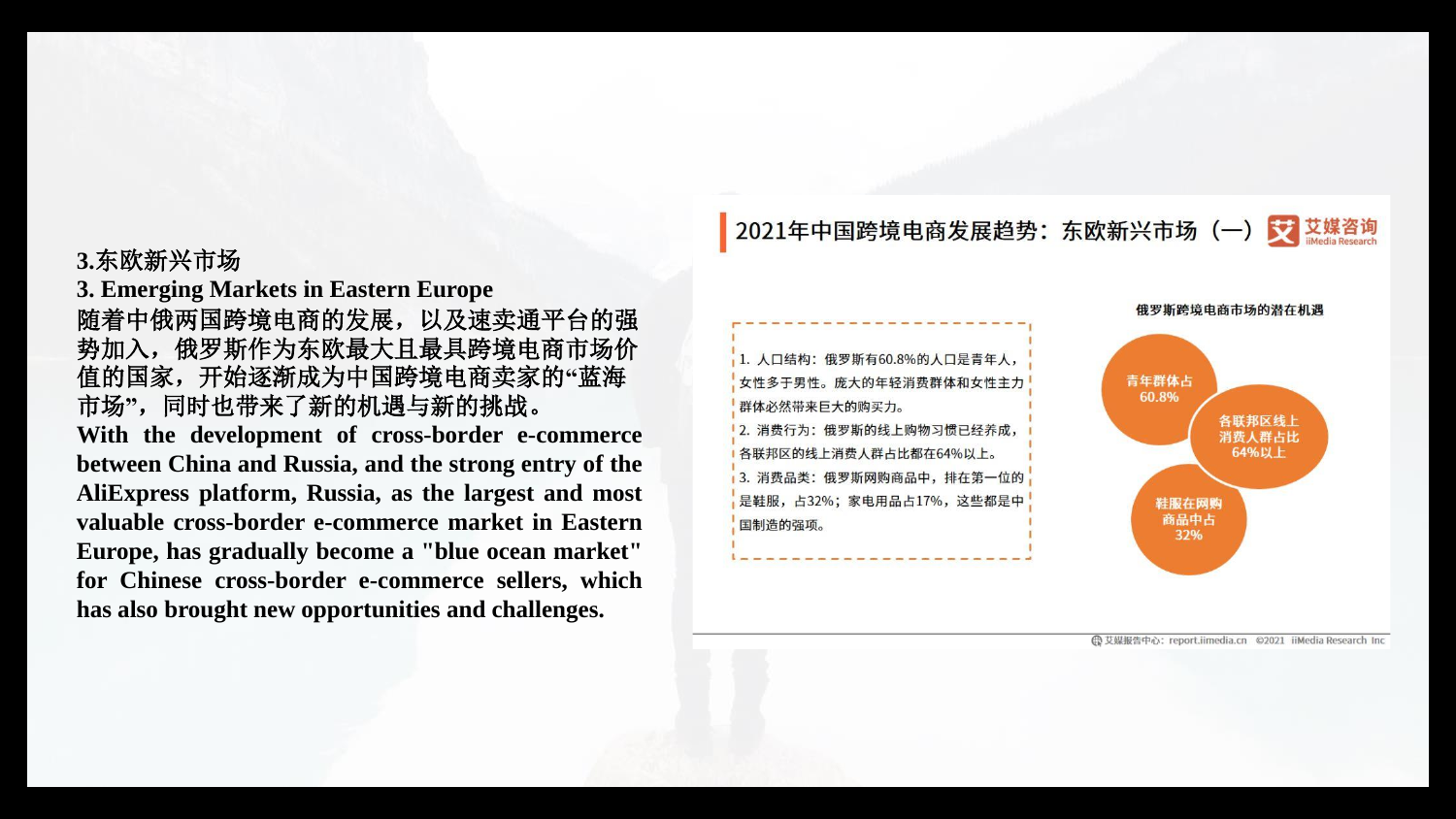四 中亚区域国家电子商务发展建议

**IV Recommendations for the Development of E-Commerce in Central Asian Countries**

(一)跨境电子商务人才培训项目**"**的实施

**(I) Implementation of the "Cross-Border E-Commerce Talent Training Program"**

**1.**跨境电子商务人才培养的思路。社会培训机构在培养接近市场的初级人才方面具有不可替代的优势,高校所培养的人才具有可持续发展的优势。 跨境电子商务作为新型国际贸易方式,潜力无限,短期而言,其所缺乏的是从事具体操作的人才,但从长期来看,具有可持续发展性的复合型人 才是关键。

1. Thinking of cross-border e-commerce talent training. Social training institutions have an irreplaceable advantage in training junior talents close to the market, while talents trained by colleges and universities have the advantage of sustainable development. As a new model of international trade, cross-border e-commerce has unlimited potentials, but in the short term, what it lacks are talents for specific operations, while in the long term, it's **key for the sector to have inter-disciplinary talent talents with sustainable development.**

**2."**跨境电子商务人才培训项目**"**的内容。应用型本科院校**"**跨境电子商务人才培训项目**"**包括两个层次:一是面向社会和在校学生的短期培训班,采 取线上学习、在平台进行模拟操作、在线考试的形式,培训结束后颁发培训证书;二是以本科院校的电子商务专业和研究生学学历教育。

2. Content of the "Cross-Border E-Commerce Talent Training Program" The applied "Cross-border E-Commerce Talent Training Program" for undergraduate institutions includes two levels: first, short-term training courses for the society and on-campus students in the form of online learning, simulation operation on the platform and online examination, with the training certificate issued after the completion of the training **courses; second, degree education and graduate studies of e-commerce disciplines in undergraduate institutions.**

**3."**跨境电子商务人才培训项目**"**的实施。跨境电子商务培训班。短期培训班以职业培训为主,高校可以与跨境电子商务平台和企业合作,以平台为 基础,构建学习板块和实操训练内容。

3. Implementation of the "Cross-Border E-Commerce Talent Training Program". Cross-border e-commerce training course. Short-term training courses are mainly vocational training, and colleges and universities can cooperate with cross-border e-commerce platforms and enterprises to build **learning modules and practical training content based on the platforms.**

(二)文化项目**IP**打造

**(II) IP Creation of Cultural Programs**

中国5G网络已经覆盖,以直播为主新型电子商务模式已经全面普及。做为文化IP打造,我们应该通过影视文化传播方式让中国消费者对中亚区域 国家全面和全新的认识。

China has realized 5G network coverage, and the new e-commerce model dominated by live streaming has been fully popular. We should help Chinese consumers to gain a comprehensive and new understanding of Central Asian countries through film and cultural communication, as a **cultural IP creation.**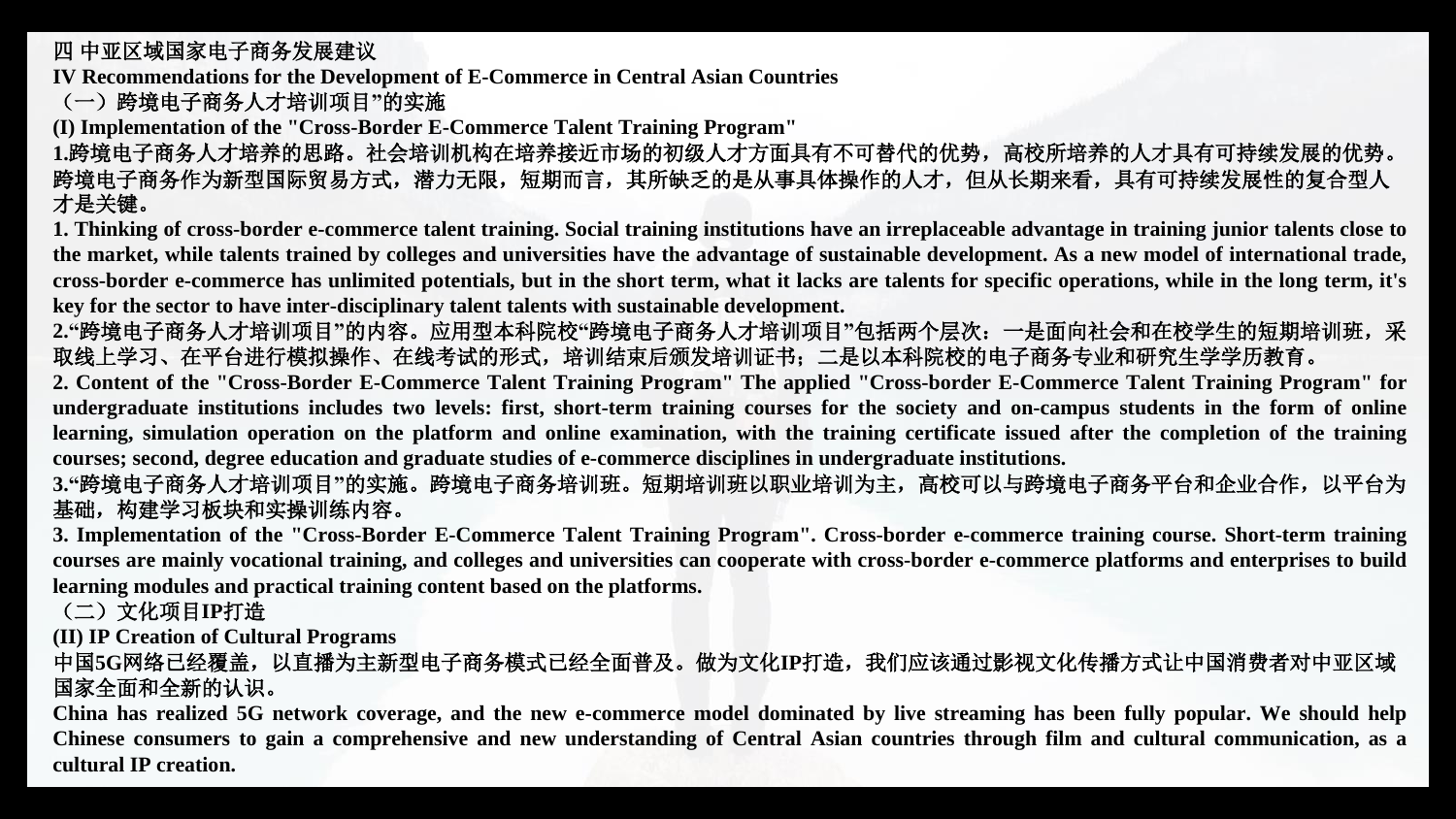

#### 五、未来发展

**V. Future Development**

根据中国与中亚国家不同的经济发展水平,为了使双方的合作路径实现利益与合作的一体化,必须依靠区域主体的资源、文明、发展特 征等形成发展的合作动力。中国作为新型崛起的大国,具有扩大经济发展空间的责任和义务,主动为中亚区域经济一体化提供更多的物 资,努力构建合作共赢的**"**命运共同体**"**局面。使中亚经济发展与丝绸之路的对接在各国互相尊重的基础上,形成自然而然的融合与互动 。

As the levels of economic development are different for China and Central Asian countries, it is necessary to rely on the resources, civilization, and development features of regional subjects to form the driving force for cooperation in order to help both sides achieve the integration of interests and cooperation along the way. As a new rising power, China has the responsibility and obligation to extend its economic development space, take the initiative to provide more materials for the regional economic integration of Central Asia, and strive to build a "community of shared destiny" through win-win cooperation, so as to make the linkage between Central Asia's economic development and the Silk Road a natural integration and interaction based on mutual respect of the countries.

从中亚国家经济发展与中国经贸合作,树立示范性国家及示范性工程及倡导合作理念及安全理念建议。中国将继续秉持奋发有为,为丝 绸之路经济带的发展做出推动作用。

In the economic development of Central Asian countries and China's economic and trade cooperation, China will build demonstrative countries and projects, and promote the concept of cooperation and security. We will continue with our vigorous efforts to contribute to the **development of the Silk Road Economic Belt.**